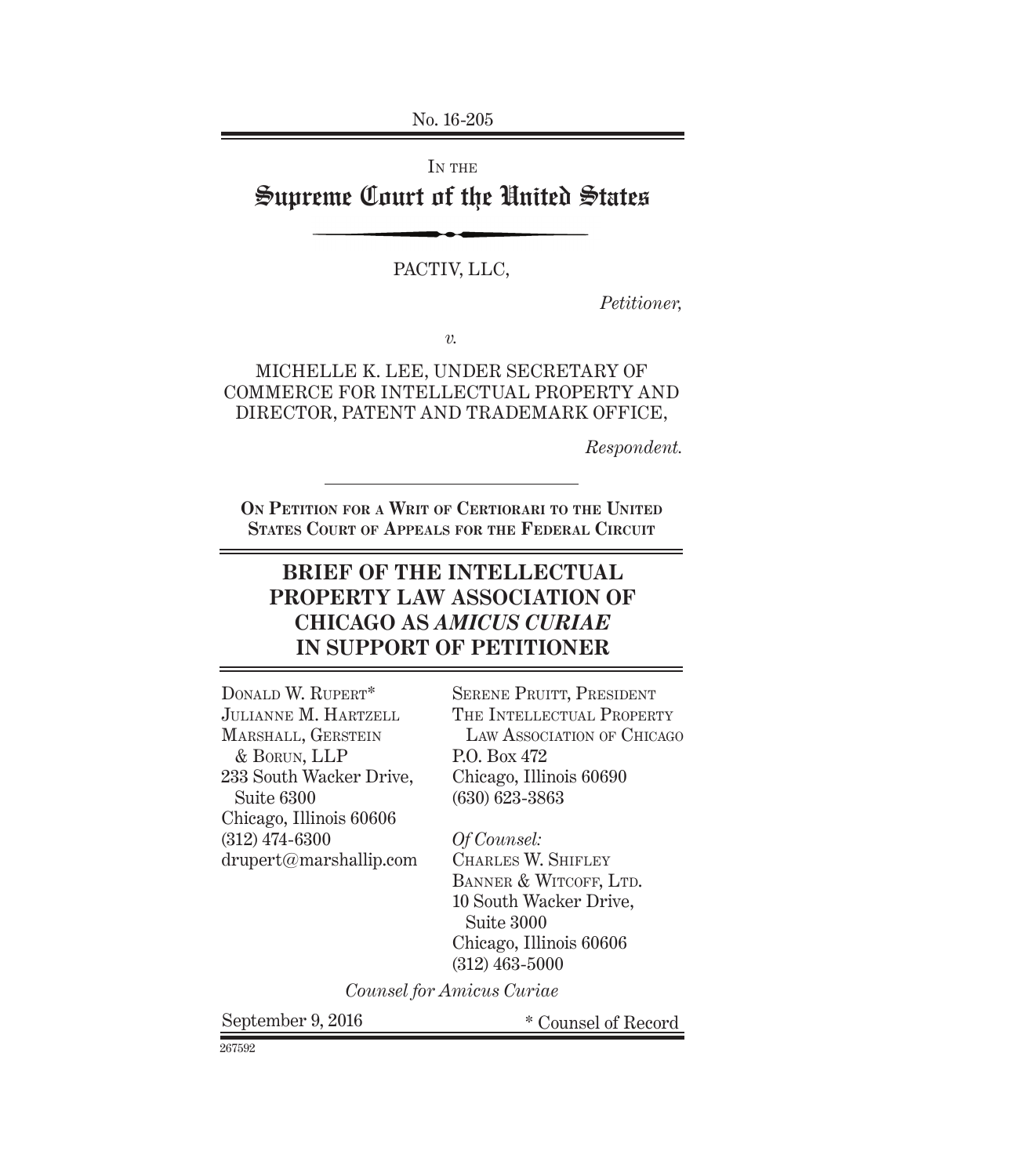# **TABLE OF CONTENTS**

## **Page**

| Granting Pactiv's Petition for Writ of<br>L.<br>Certiorari is needed to resolve an<br>important question that affects many<br>patent holders and third parties3 |  |
|-----------------------------------------------------------------------------------------------------------------------------------------------------------------|--|
| The reexamination statutes control<br>$\mathbf{A}$<br>what prior art the PTO can consider4                                                                      |  |
| The patent examiner and the Patent<br><b>B.</b><br>Trial and Appeal Board exceeded the<br>limits of the reexamination statutes                                  |  |
| C. Patent holders, third parties, and the<br>Patent Office deserve to have the<br>statutes interpreted and applied as                                           |  |
|                                                                                                                                                                 |  |

i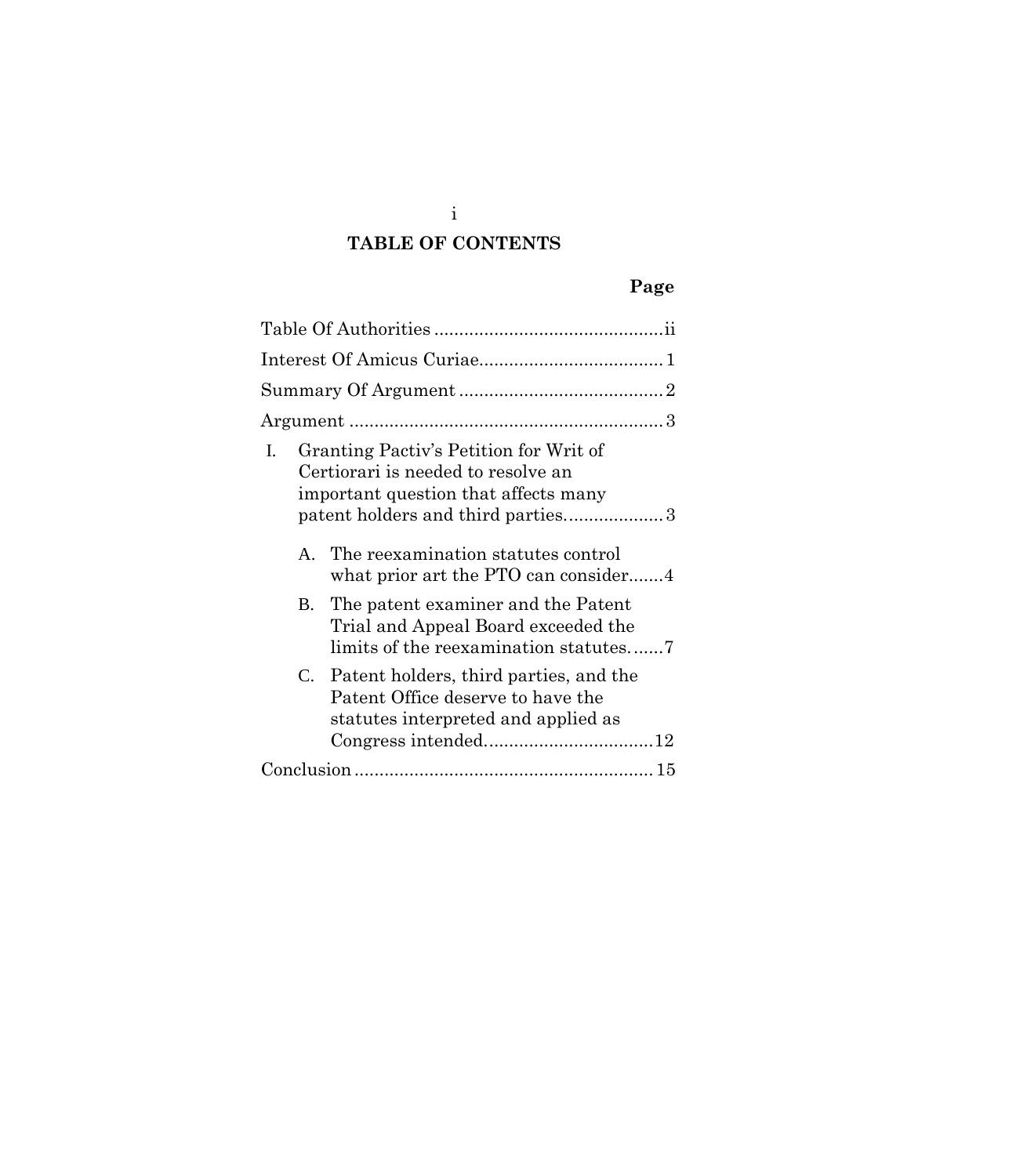## TABLE OF AUTHORITIES

Page(s)

<span id="page-2-0"></span>

| Cases                                               |  |
|-----------------------------------------------------|--|
| Belkin International, Inc. v. Kappos, 696 F.3d 1379 |  |
|                                                     |  |
| <b>Statutes</b>                                     |  |
|                                                     |  |
|                                                     |  |
|                                                     |  |
|                                                     |  |
|                                                     |  |
|                                                     |  |
|                                                     |  |
|                                                     |  |
|                                                     |  |
|                                                     |  |
|                                                     |  |
|                                                     |  |
| Rules                                               |  |
|                                                     |  |
|                                                     |  |

 $\overline{\textbf{i}}$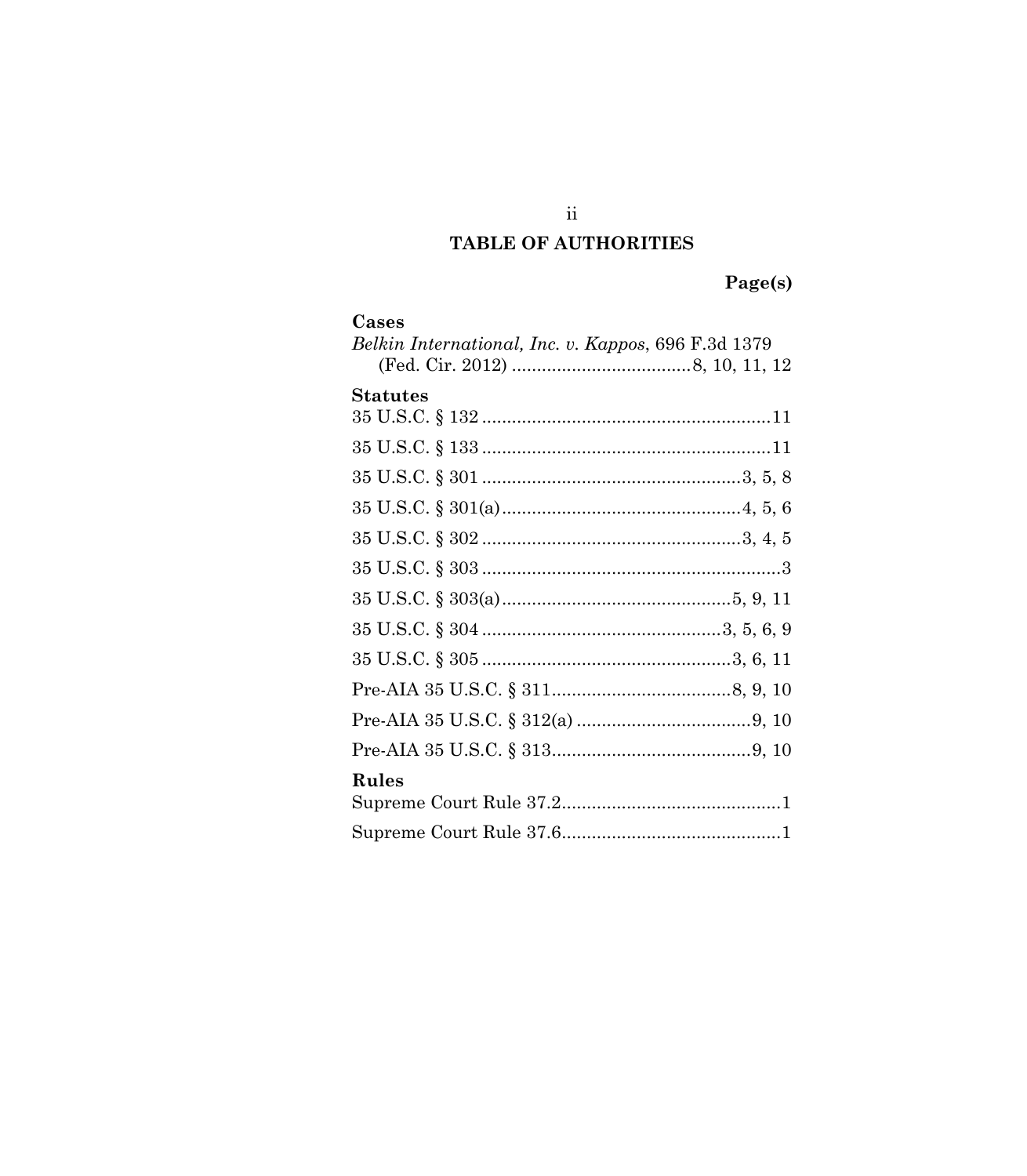# **TABLE OF AUTHORITIES (***continued***)**

## **Page(s)**

### **Other Authorities** Performance and Accountability Report, Fiscal Year 2015, Table 14A .....................................................4

iii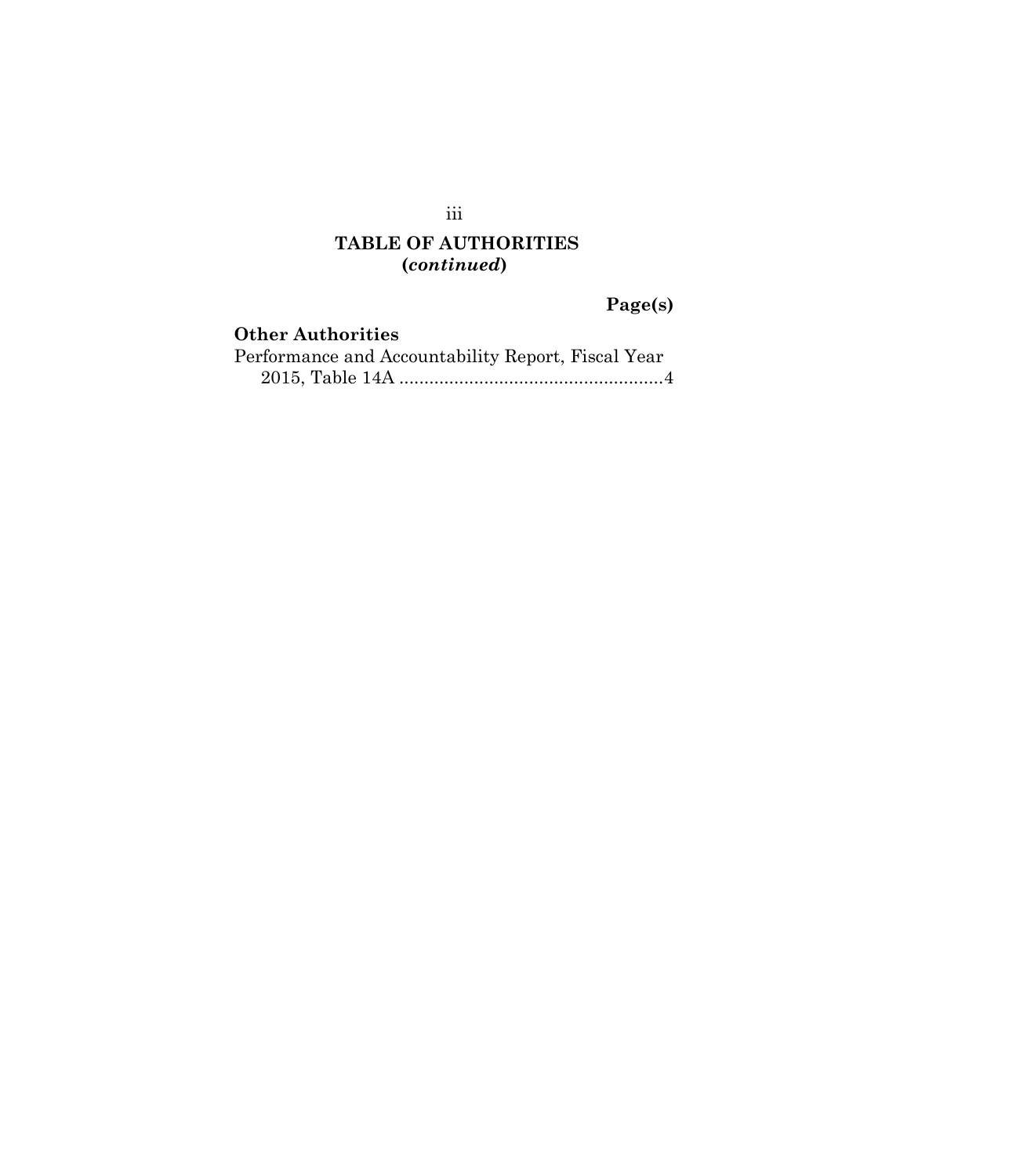#### **INTEREST OF AMICUS CURIAE**

<span id="page-4-0"></span>The Intellectual Property Law Association of Chicago ("IPLAC") submits this brief as *amicus curiae* in support of the grant of certiorari to resolve the important question, as framed by Petitioner.<sup>[1](#page-4-1),[2](#page-4-2),[3](#page-4-3),[4](#page-4-4)</sup>

Founded in 1884, IPLAC is the country's oldest bar association devoted exclusively to intellectual property matters. Located in Chicago, a principal locus and forum for the nation's authors, artists,

 $\overline{a}$ 

<span id="page-4-3"></span>3 Pursuant to Supreme Court Rule 37.2, after timely notice, Petitioner's counsel of record and Respondent's counsel of record individually consented to the filing of this brief.

<span id="page-4-1"></span><sup>1</sup> Pursuant to Supreme Court Rule 37.6, no counsel for a party authored this brief in whole or in any part, no such counsel or a party made a monetary contribution intended to fund the preparation or submission of this brief, and no person other than *amicus curiae*, its members, or its counsel, made such a monetary contribution.

<span id="page-4-2"></span><sup>2</sup> In addition to the required statement of footnote 1, IPLAC adds that after reasonable investigation, IPLAC believes that (a) no member of its Board or Amicus Committee who voted to prepare this brief, or any attorney in the law firm or corporation of such a member, represents a party to this litigation in this matter, (b) no representative of any party to this litigation participated in the authorship of this brief, and (c) no one other than IPLAC, or its members who authored this brief and their law firms or employers, made a monetary contribution to the preparation or submission of this brief.

<span id="page-4-4"></span><sup>4</sup> Although over thirty federal judges are honorary members of IPLAC, none of them was consulted or participated in any way regarding this brief.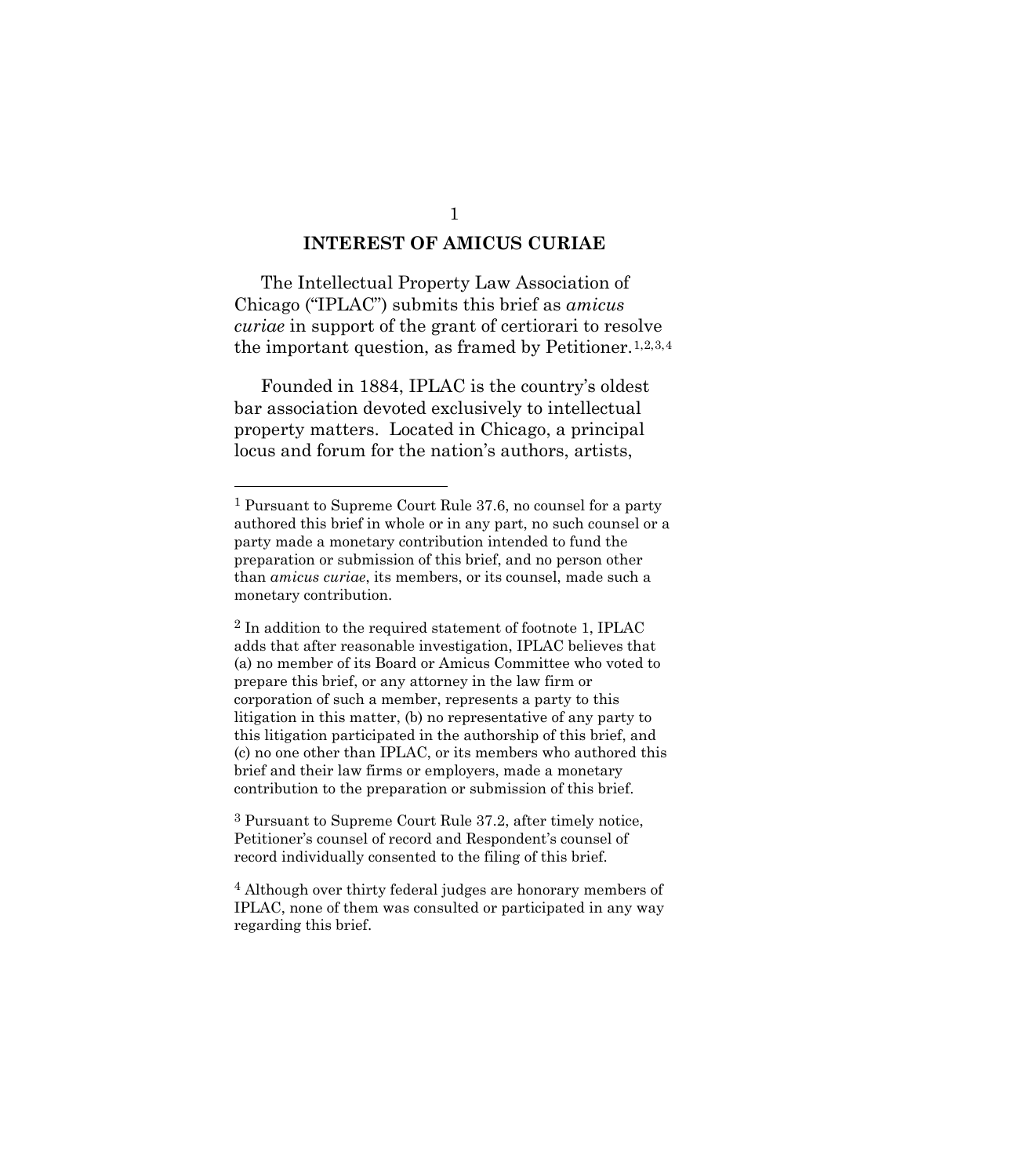inventors, scholarly pursuits, arts, creativity, research and development, innovation, patenting, and patent litigation, IPLAC is a voluntary bar association of over 1,000 members with interests in the areas of patents, trademarks, copyrights, and trade secrets, and the legal issues they present. Its members include attorneys in private and corporate practices before federal bars throughout the United States, as well as the U.S. Patent and Trademark Office and the U.S. Copyright Office. IPLAC represents both patent holders and other innovators in roughly equal measure. In litigation, IPLAC's members are split roughly equally between plaintiffs and defendants. As part of its central objectives, IPLAC is dedicated to aiding in the development of intellectual property law, especially in the federal courts.

#### **SUMMARY OF ARGUMENT**

<span id="page-5-0"></span>The *ex parte* patent reexamination statutes on their face limit the scope of the reexamination to the prior art that was used to establish the question to be resolved. As such, no other prior art can be considered.

Notwithstanding the statutes, the patent examiner and the Patent Trial and Appeal Board found Pactiv's patent claims to be unpatentable using prior art that did not form the question to be resolved. This approach is erroneous because it fails to apply the statutes as written. Even though the Federal Circuit has construed comparable statutes in

2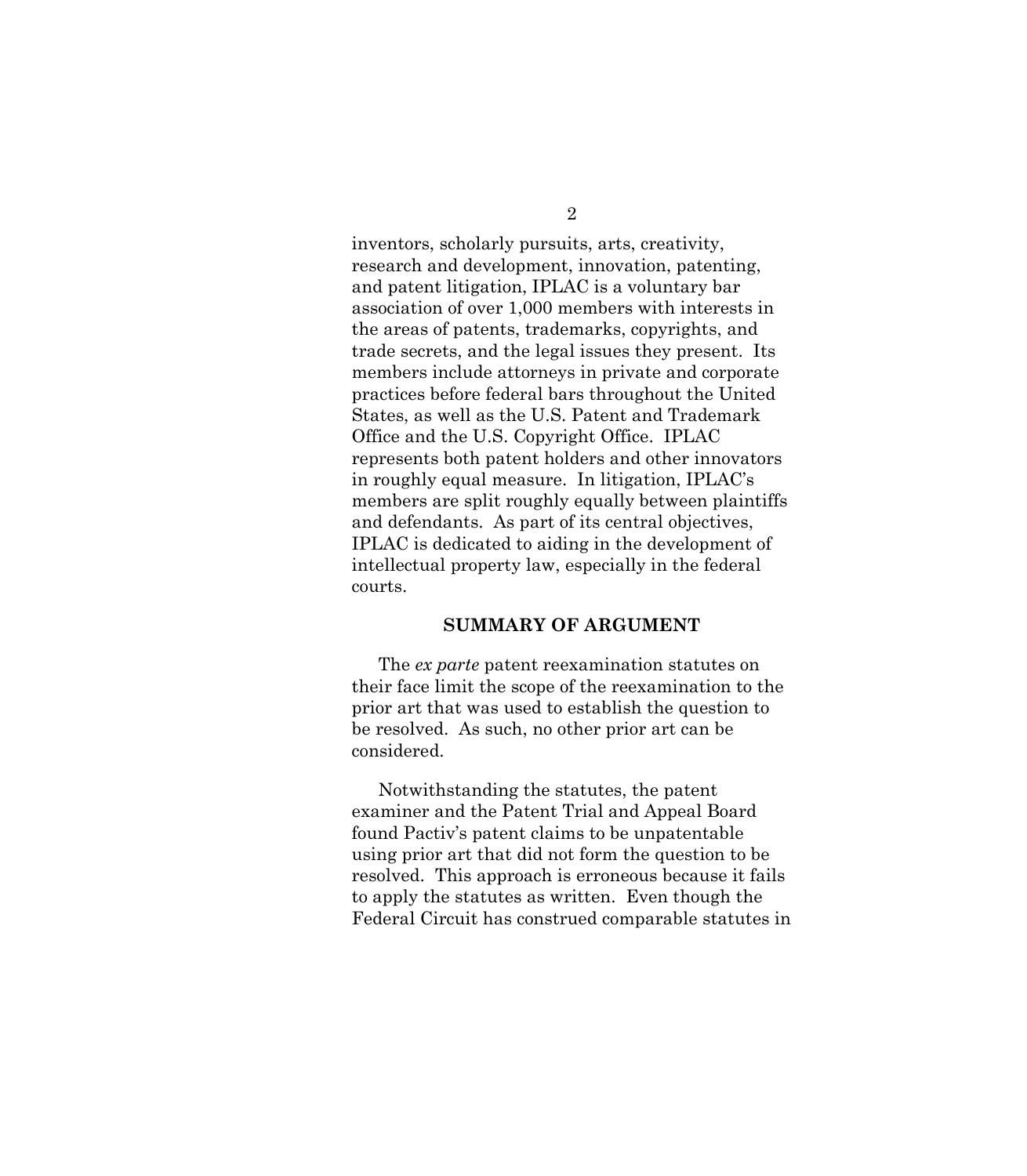a way that would render the examiner's and the Board's actions improper, the Federal Circuit compounded the error by affirming, without opinion, the Board's decision.

The Petition for Writ of Certiorari presents this Court an opportunity to settle the meaning and application of the *ex parte* patent reexamination statutes. Because patent owners and third parties frequently use these statutes to resolve their rights, they deserve to know how the U.S. Patent and Trademark Office and the Federal Circuit should properly apply the statutes. The Patent Office, too, will benefit from applying the statutes as written.

#### **ARGUMENT**

### <span id="page-6-1"></span><span id="page-6-0"></span>**I. Granting Pactiv's Petition for Writ of Certiorari is needed to resolve an important question that affects many patent holders and third parties.**

The primary question Pactiv presents involves the interpretation and application of the *ex parte* patent reexamination statutes, 35 U.S.C. §§ 301-305. (*See* Petition at i). These statutes enable patent holders or third parties to petition the U.S. Patent and Trademark Office (PTO) and seek a reexamination of the claims of an issued patent to determine whether those claims continue to be patentable in light of prior art or are invalid thereover. Claims that survive the reexamination are "confirmed" and continue to exist; claims that do not survive are stricken from the patent.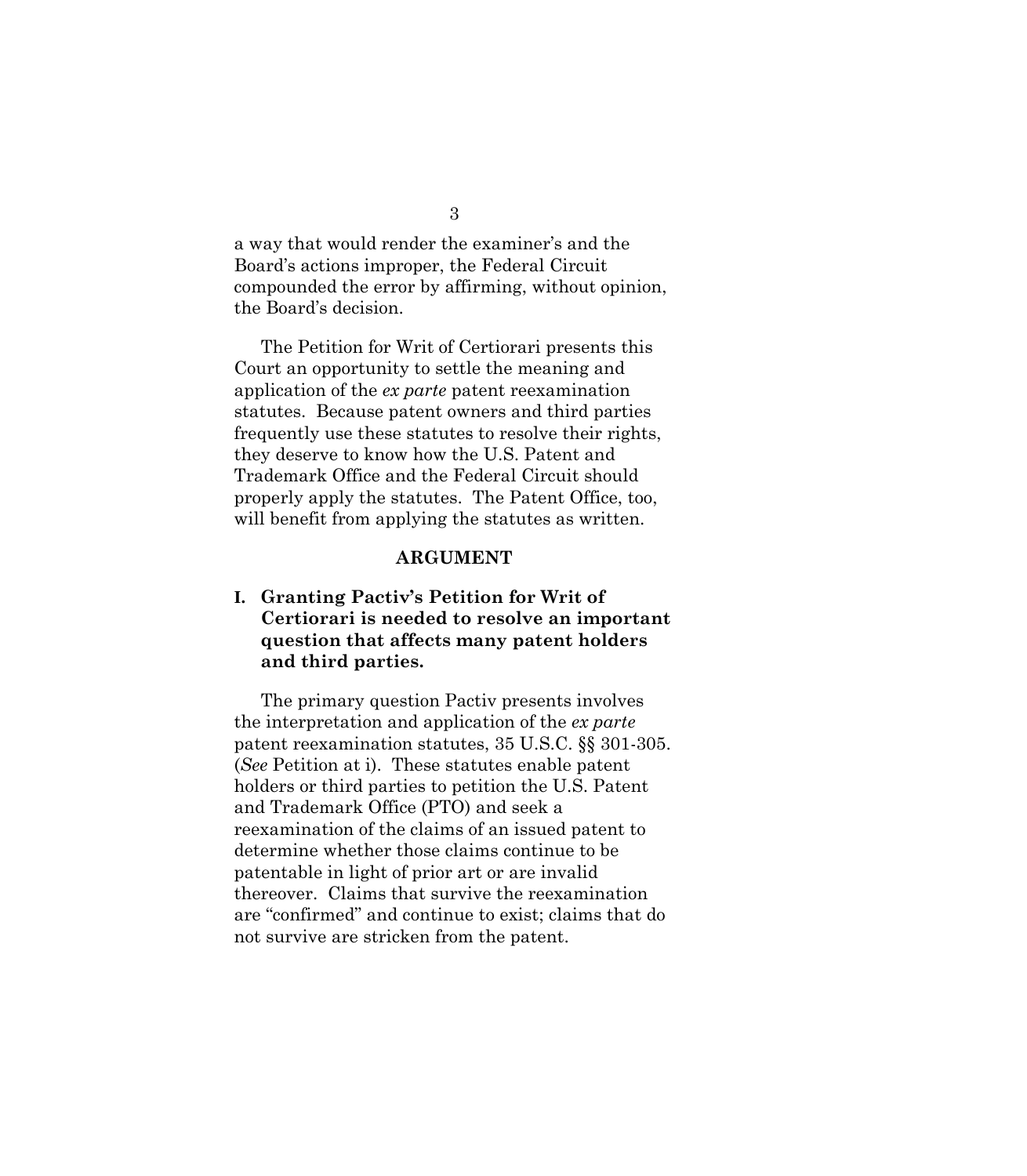Third parties routinely use these reexamination procedures to attack patents, and patent owners routinely use them to strengthen their patents. From the PTO's fiscal years 2011 through 2015, 2,425 *ex parte* reexamination petitions were filed, 2,167 were filed by third parties, and 257 were filed by patent owners. During this same time frame, the PTO granted 2,551 petitions and denied 190.[5](#page-7-1) (*See* Performance and Accountability Report, Fiscal Year 2015, Table 14A, p. 196, found at [http://www.uspto.gov/sites/default/files/documents/U](http://www.uspto.gov/sites/default/files/documents/USPTOFY15PAR.pdf) [SPTOFY15PAR.pdf\)](http://www.uspto.gov/sites/default/files/documents/USPTOFY15PAR.pdf). Thus, during this time frame, 93% of the *ex parte* reexamination decisions found a substantial new question of patentability had been established and the reexaminations went forward.

Given the number of *ex parte* reexamination procedures, particularly by third parties, it is essential for all involved to understand fully the applicable procedures and how they comport with the implementing statutes. As discussed below, the statutes are straightforward and should be applied as written.

#### <span id="page-7-0"></span>**A. The reexamination statutes control what prior art the PTO can consider.**

35 U.S.C. § 302 provides that any person may file an *ex parte* reexamination request based on prior art cited in the manner that 35 U.S.C. § 301(a)

 $\overline{a}$ 

<span id="page-7-1"></span><sup>5</sup> Some of the petitions granted or denied during the identified time frame were filed earlier than fiscal year 2011.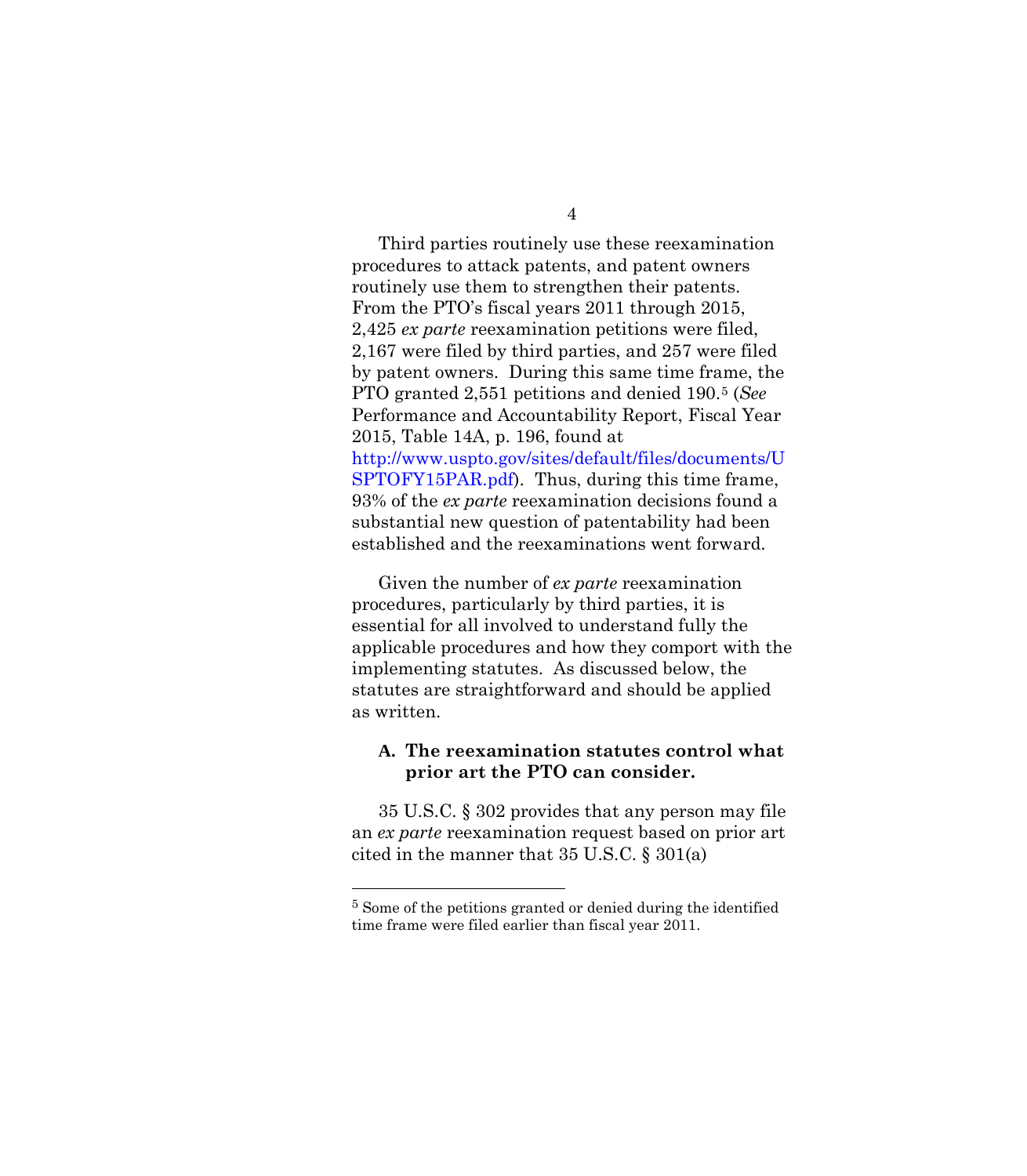describes. Section 301(a) limits the submitted prior art to patents, printed publications, or written statements of the patent owner filed in a federal court or the PTO and in which the patent owner took a position concerning the scope of any claim of a particular patent.

After receiving a petition for *ex parte* reexamination, the PTO Director or the Director's delegate determines whether the prior art that the petition cites gives rise to "a substantial new question of patentability affecting any claim of the patent concerned . . .." 35 U.S.C. § 303(a). If a substantial new question of patentability is found to exist, the Director or the delegate will issue an order for reexamination of the patent "for resolution of the question." 35 U.S.C. § 304. The "question" to be resolved is therefore the one determined from the prior art that the reexamination petition cites.

The PTO Director may also *sua sponte* initiate a reexamination on the Director's "own initiative." 35 U.S.C. § 303(a). By this procedure, the Director determines whether a substantial new question of patentability exists based on patents or publications discovered by the Director or cited under the provisions of 35 U.S.C. §§ 301 or 302. (*See* 35 U.S.C. § 303(a)). If the Director makes such a determination on the Director's own initiative, then the Director orders reexamination of the patent for resolution of the question. 35 U.S.C. § 304.

5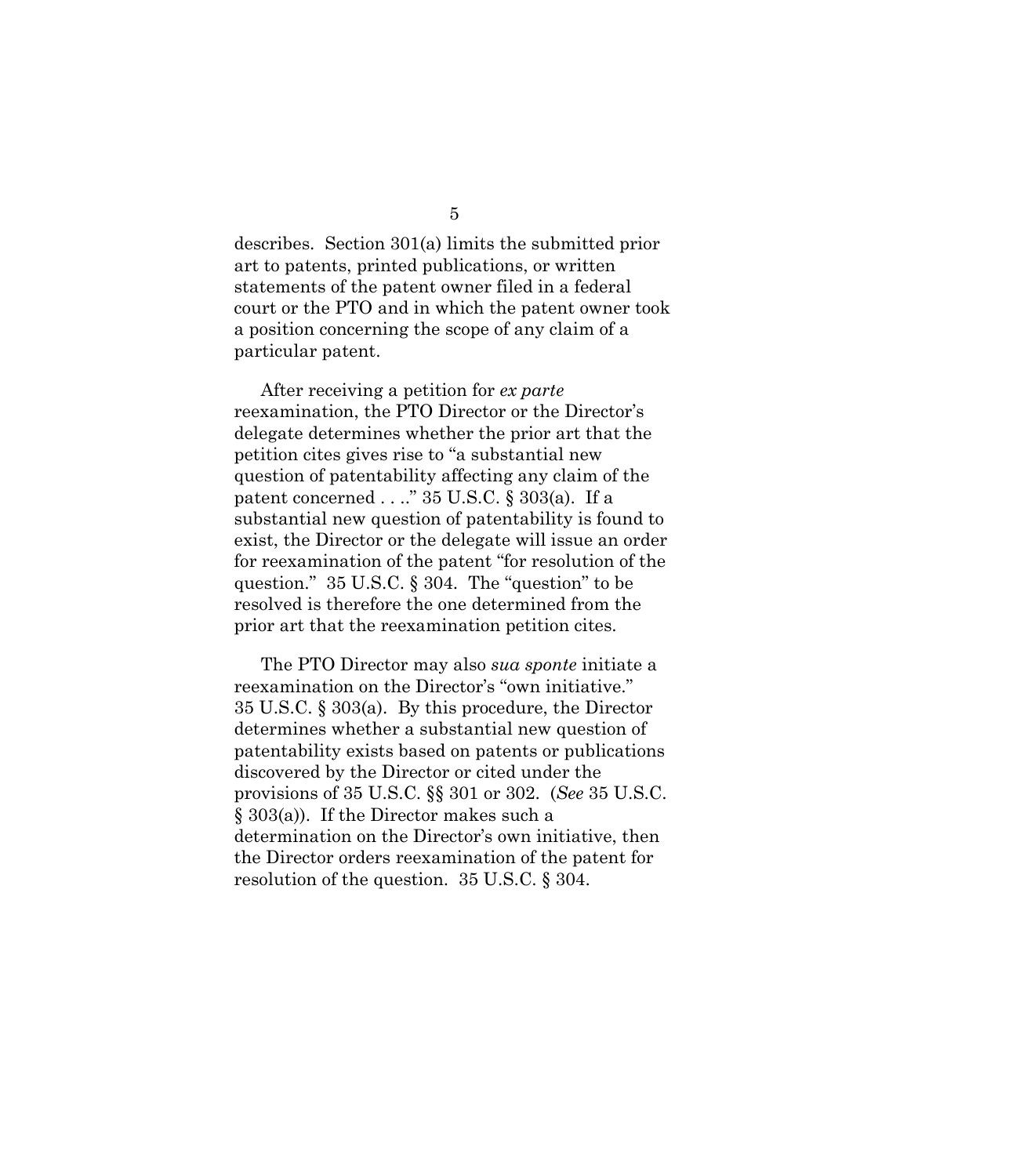In either case, if the Director orders reexamination, the patent owner may file a statement addressing the question presented and proposing amendments to the claims "to distinguish the invention as claimed from the prior art cited under the provisions of section 301 . . .." 35 U.S.C. § 305, *see also* 35 U.S.C. § 304.

A reexamination petition filed by third parties or the patent owner presents arguments explaining why the identified patent claims should be reexamined for validity purposes, and relies on prior art cited in the manner described in 35 U.S.C. § 301(a). The PTO reviews the petition to determine if it raises a substantial new question of patentability, and orders reexamination "for the resolution of the question." Manifestly, the prior art cited by the third party or the patent owner frames "the question."

Similarly, if the Director initiates the reexamination based on prior art or publications the Director has located, then "the question" to be resolved is framed by that prior art.

In all three situations, the only art the Director is authorized by statute to consider is the cited prior art forming the "question" to be resolved.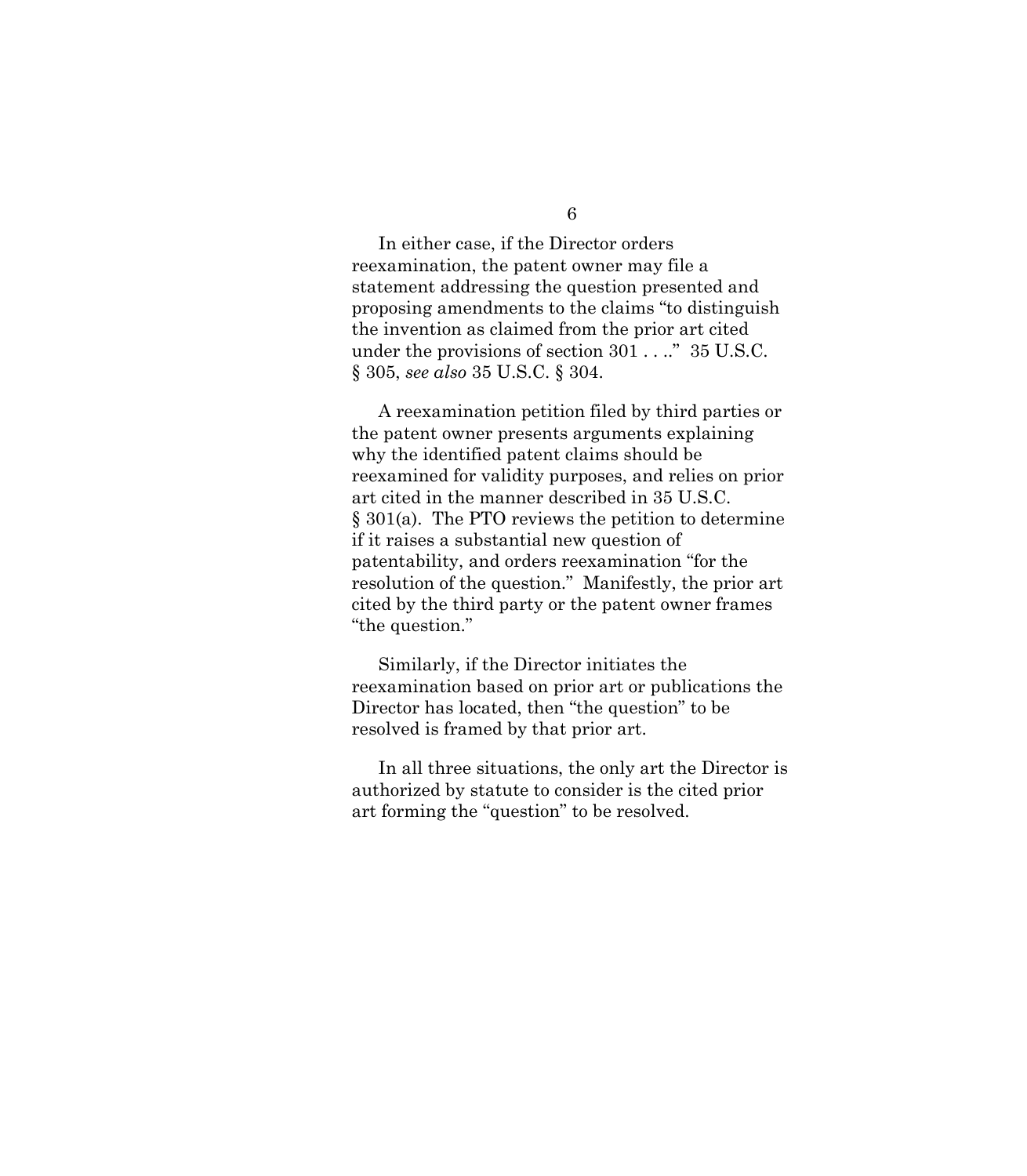### <span id="page-10-0"></span>**B. The patent examiner and the Patent Trial and Appeal Board exceeded the limits of the reexamination statutes.**

In this case, the PTO instituted *ex parte* reexaminations of Pactiv's patents after finding substantial new questions of patentability based on prior art cited by a the third party petitioner. During the reexaminations, however, the patent examiner ultimately rejected certain claims based on prior art that did not form a part of the "question" to be resolved. (Pet. at 8.) By doing so, the examiner exceeded the scope of the reexamination statutes.

On appeal, the Patent Trial and Appeal Board (PTAB) affirmed the examiner's use of prior art that fell outside the scope of the question to be resolved. (*See* Pet. at 9.) The PTAB thus erred by not applying the statute as written and the Federal Circuit compounded this error when it affirmed, without written opinion, the PTAB's decision.

The reexamination statutes' plain words establish that the Director's determination of a substantial new "question" of patentability is limited to the prior art that the reexamination petition cites. Because the Director's order for reexamination defines the "question" to be resolved, the "question" is thus limited to that founded on the prior art the petition cites. Moreover, in the Pactiv situation, the Director did not, on the Director's own initiative, issue any order instituting any reexamination based on prior art discovered by the Director.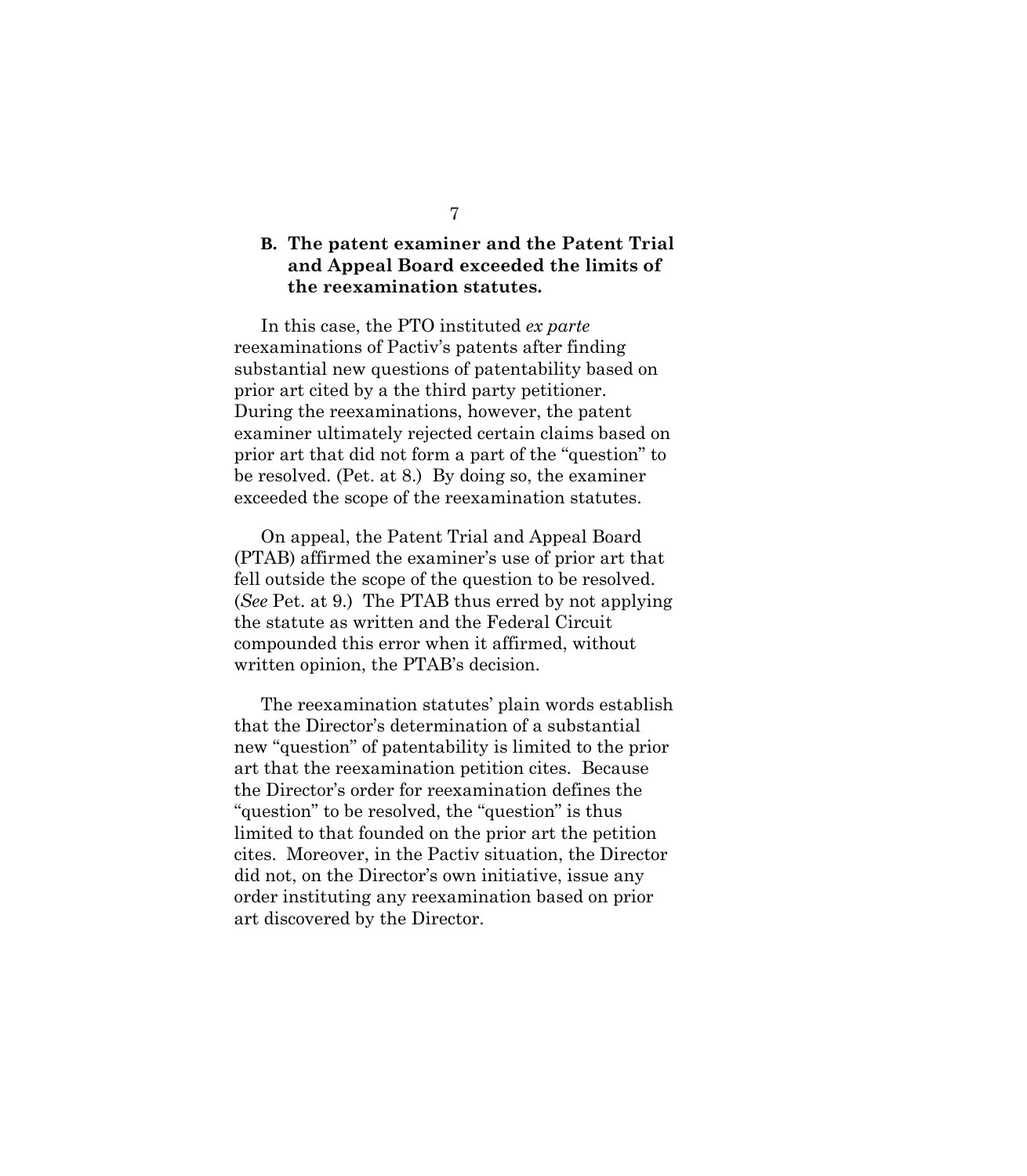Notwithstanding the clear and unambiguous statutory language, the examiner relied on prior art that did not form any "question" to be resolved in the reexamination. Before the examiner and on appeal to the PTAB and the Federal Circuit, Pactiv therefore argued that the examiner exceeded the constraints of the statute. (*See* Pet. at 9-10.) In support, Pactiv relied on *Belkin International, Inc. v. Kappos*, 696 F.3d 1379 (Fed. Cir. 2012), in which the Federal Circuit had considered the *inter partes* reexamination statutes.[6](#page-11-0) Like an *ex parte* petition, an *inter partes* reexamination petition must cite the prior art being relied on in the manner provided in 35 U.S.C. § 301. (*See* Pre-AIA 35 U.S.C. § 311).

As the table below shows, the *inter partes* statutes addressed in *Belkin* treat the "substantial new question" and the "resolution of the question" in language substantively identical to that found in the *ex parte* reexamination statutes at issue here:

 $\overline{a}$ 

<span id="page-11-0"></span><sup>6</sup> *Belkin* considered the *inter partes* statutes that existed before enactment of the Leahy-Smith America Invents Act. *See Belkin*, 696 F. 3d at 1380, n. 1. This brief will refer to the prior statutes considered in *Belkin* as "Pre-AIA."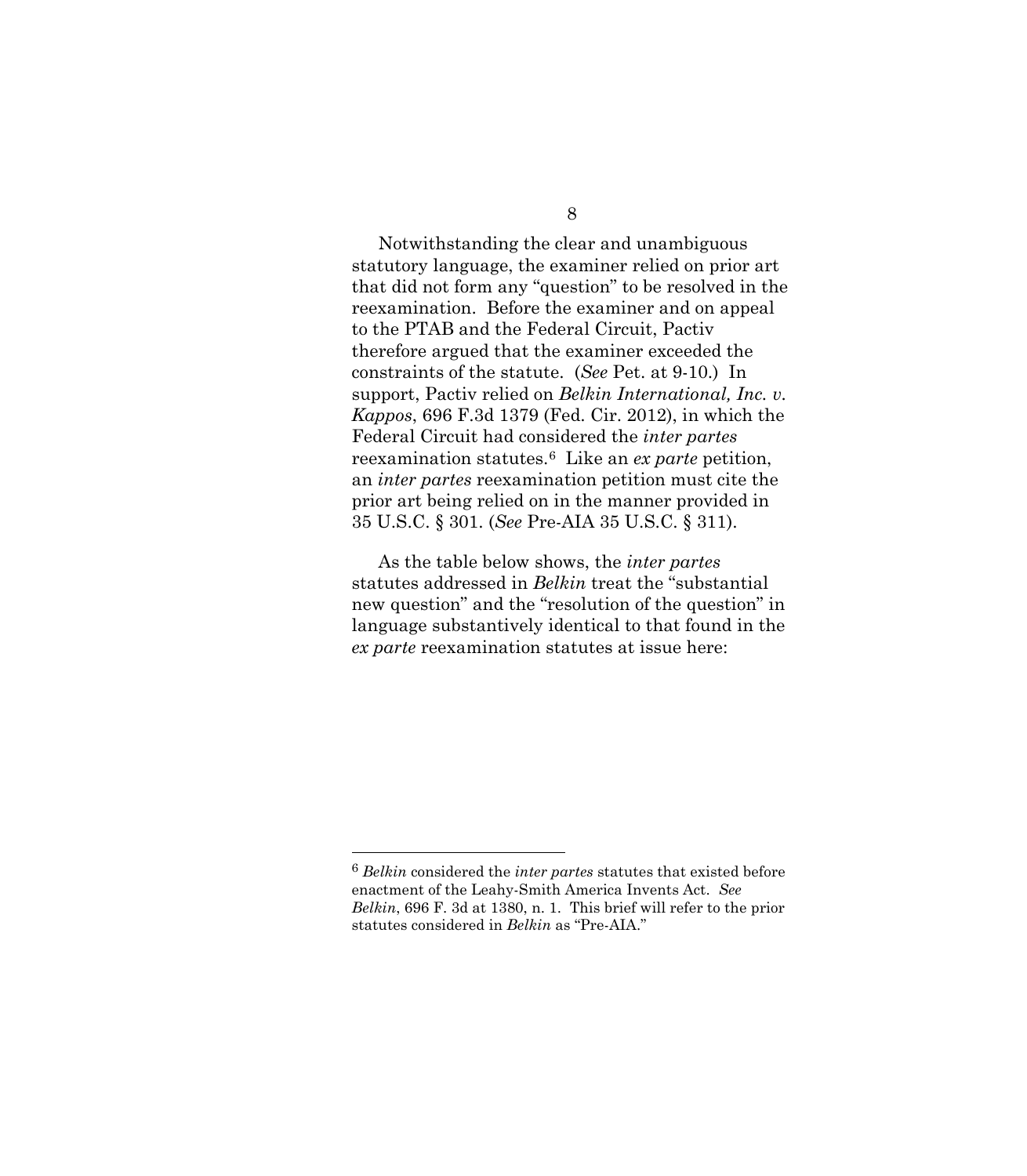| 9                                                                                                                                                                                                                                                                                                                                     |                                                                                                                                                                                                                                                                                                                           |  |
|---------------------------------------------------------------------------------------------------------------------------------------------------------------------------------------------------------------------------------------------------------------------------------------------------------------------------------------|---------------------------------------------------------------------------------------------------------------------------------------------------------------------------------------------------------------------------------------------------------------------------------------------------------------------------|--|
| Ex Parte Statute                                                                                                                                                                                                                                                                                                                      | <b>Inter Partes Statute</b>                                                                                                                                                                                                                                                                                               |  |
| 35 U.S.C. § 303(a):                                                                                                                                                                                                                                                                                                                   | Pre-AIA 35 U.S.C.                                                                                                                                                                                                                                                                                                         |  |
|                                                                                                                                                                                                                                                                                                                                       | § 312(a):                                                                                                                                                                                                                                                                                                                 |  |
| "Within three months<br>following the filing of a<br>request for<br>reexamination under the<br>provisions of section 302,<br>the Director will<br>determine whether a<br>substantial new question<br>of patentability affecting<br>any claim of the patent<br>concerned is raised by<br>the request $\dots$ "                         | "Not later than 3 months<br>after the filing of a<br>request for inter partes<br>reexamination under<br>section 311, the Director<br>will determine whether a<br>substantial new question<br>of patentability affecting<br>any claim of the patent<br>concerned is raised by<br>the request $\dots$ "                     |  |
| 35 U.S.C. § 304:                                                                                                                                                                                                                                                                                                                      | Pre-AIA 35 U.S.C. § 313:                                                                                                                                                                                                                                                                                                  |  |
| "If, in a determination"<br>made under the<br>provisions of subsection<br>$303(a)$ , the Director finds<br>that a substantial new<br>question of patentability<br>affecting any claim of<br>patent is raised, the<br>determination will<br>include an order for<br>reexamination of the<br>patent for resolution of<br>the question." | "If, in a determination"<br>made under section<br>$312(a)$ , the Director finds<br>that a substantial new<br>question of patentability<br>affecting a claim of<br>patent is raised, the<br>determination shall<br>include an order for inter<br>partes reexamination of<br>the patent for resolution<br>of the question." |  |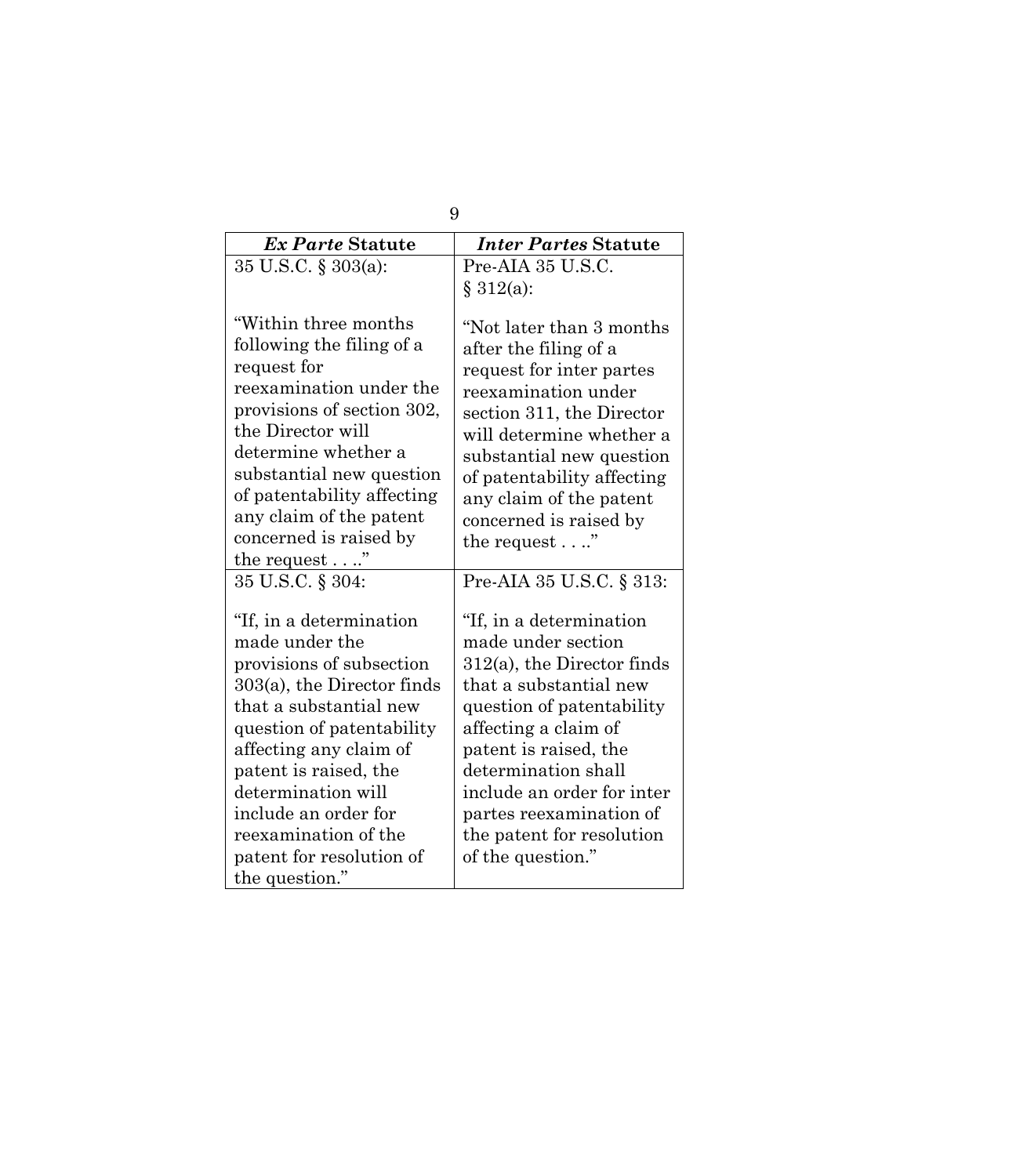In *Belkin*, the Federal Circuit addressed the "resolution of the question" by saying that: "[t]he statute requires the Director to order reexamination 'for resolution of the question.' [Pre-AIA ] § 313. The statute is clear that that 'question' is the same substantial new 'question' of patentability found by the Director under [Pre-AIA ] § 312(a)." *Belkin*, 696 F.3d at 1382.

The third party that requested *inter partes* reexamination in *Belkin* argued that "once a substantial new question of patentability affecting a claim is found, all prior art must be considered, including prior art found previously not to raise a substantial new question of patentability." *See Belkin*, 696 F.3d at 1382. For the reasons quoted below, the Federal Circuit flatly rejected that argument:

> Thus, the scope of reexamination may encompass those issues that raise a substantial new question of patentability, whether proposed by the requester or the Director, but, unless it is raised by the Director on his own initiative, it only includes issues of patentability raised in the request under [Pre-AIA] § 311 that the Director has determined raise such an issue. It otherwise may not include other prior art than what constituted the basis of the Director's determination of a substantial question of patentability.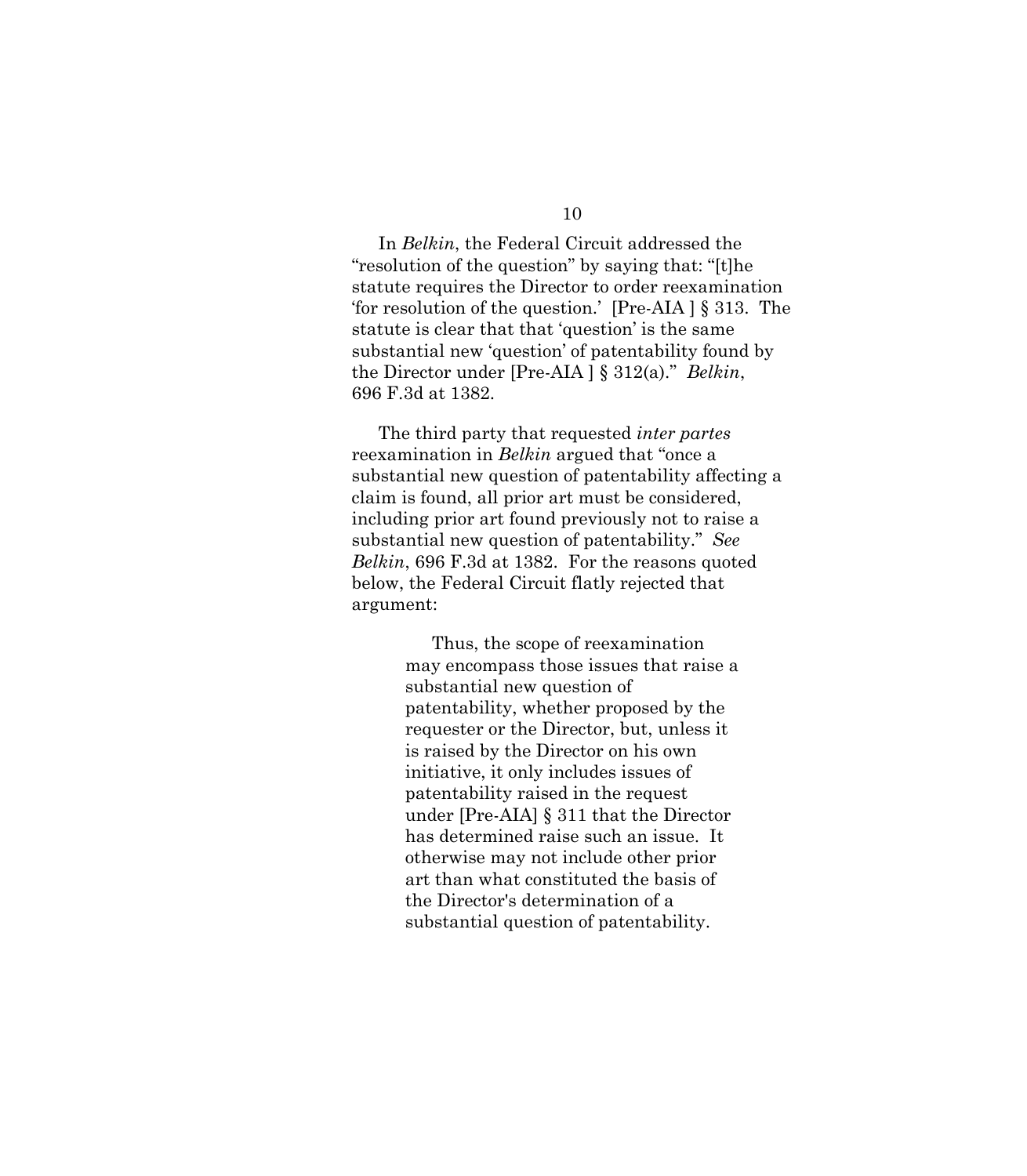*Belkin*, 696 F.3d at 1383.

The Federal Circuit's *Belkin* opinion is clear: under the *inter partes* reexamination statutes, neither the Director nor the PTAB nor the Federal Circuit may consider prior art not included in the substantial question of patentability. Because no difference exists between the operative language of the *inter partes* reexamination statutes and the *ex parte* reexamination statutes, there is no reason to construe the operative language differently.

Requiring *ex parte* reexamination to be limited to the prior art that formed "the question" to be resolved is also consistent with 35 U.S.C. § 305. That section describes procedures used in reexaminations the Director orders under 35 U.S.C. § 303(a), and cross-references the procedures found in 35 U.S.C. §§ 132 and 133. Section 132 simply requires the PTO to notify the patent applicant whenever a patent claim is rejected; section 133 permits the Director to deem an application abandoned if the patent applicant fails to prosecute it. Further, the only reference to prior art in section 305 is to the prior art cited under the provisions of section 301. As noted above (pp. 4-6), a reexamination order is based on section 301 prior art that is cited in the reexamination petition. Neither section 132, nor section 133, nor section 305 authorizes a patent examiner to rely on prior art during the reexamination that did not form "the question" to be resolved.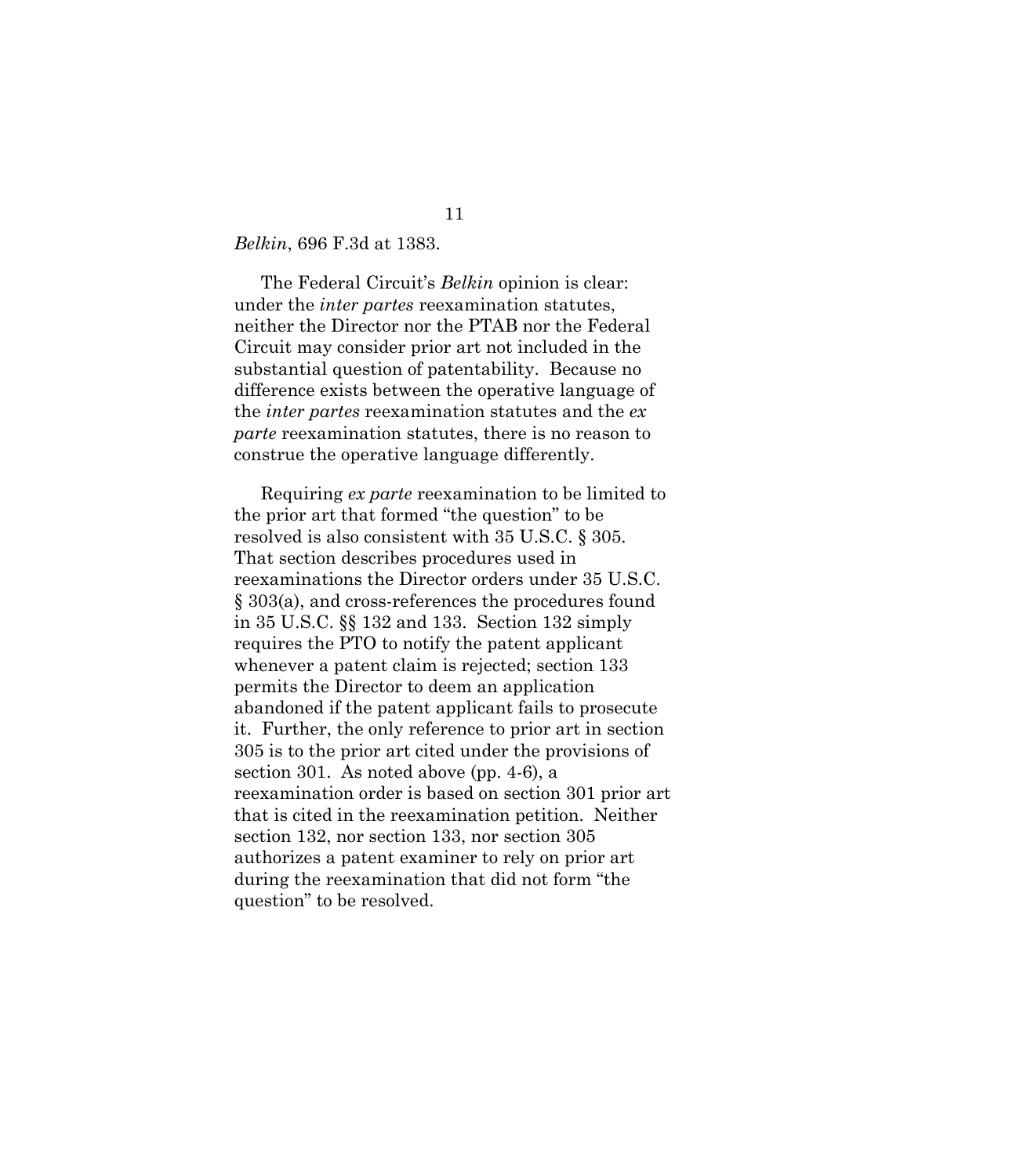In the face of the unambiguous *ex parte* reexamination statutes, and the Federal Circuit's interpretation of identical language in the analogous *inter partes* reexamination statutes, the patent examiner had no authority here to rely on prior art that did not form "the question" to be resolved. The examiner thus erred in rejecting claims based on prior art that did not form the question. Likewise, the PTAB erred when it affirmed the examiner, and the Federal Circuit compounded these errors by not following the statutes and its prior decision in *Belkin*.

### <span id="page-15-0"></span>**C. Patent holders, third parties, and the Patent Office deserve to have the statutes interpreted and applied as Congress intended.**

This Court should grant Pactiv's petition to declare that the *ex parte* reexamination statutes mean what the words expressly convey and apply in the way intended by the words Congress used. As stakeholders in the patent prosecution process, patent holders, third parties, and the Patent Office deserve nothing less.

In designing *ex parte* reexamination, Congress provided three ways to commence the process: either the patent owner or a third party may file a petition, or the Directory may commence reexamination on his or her own initiative. In the first two cases, the Director decides whether the prior art the petition cites raises a substantial new question of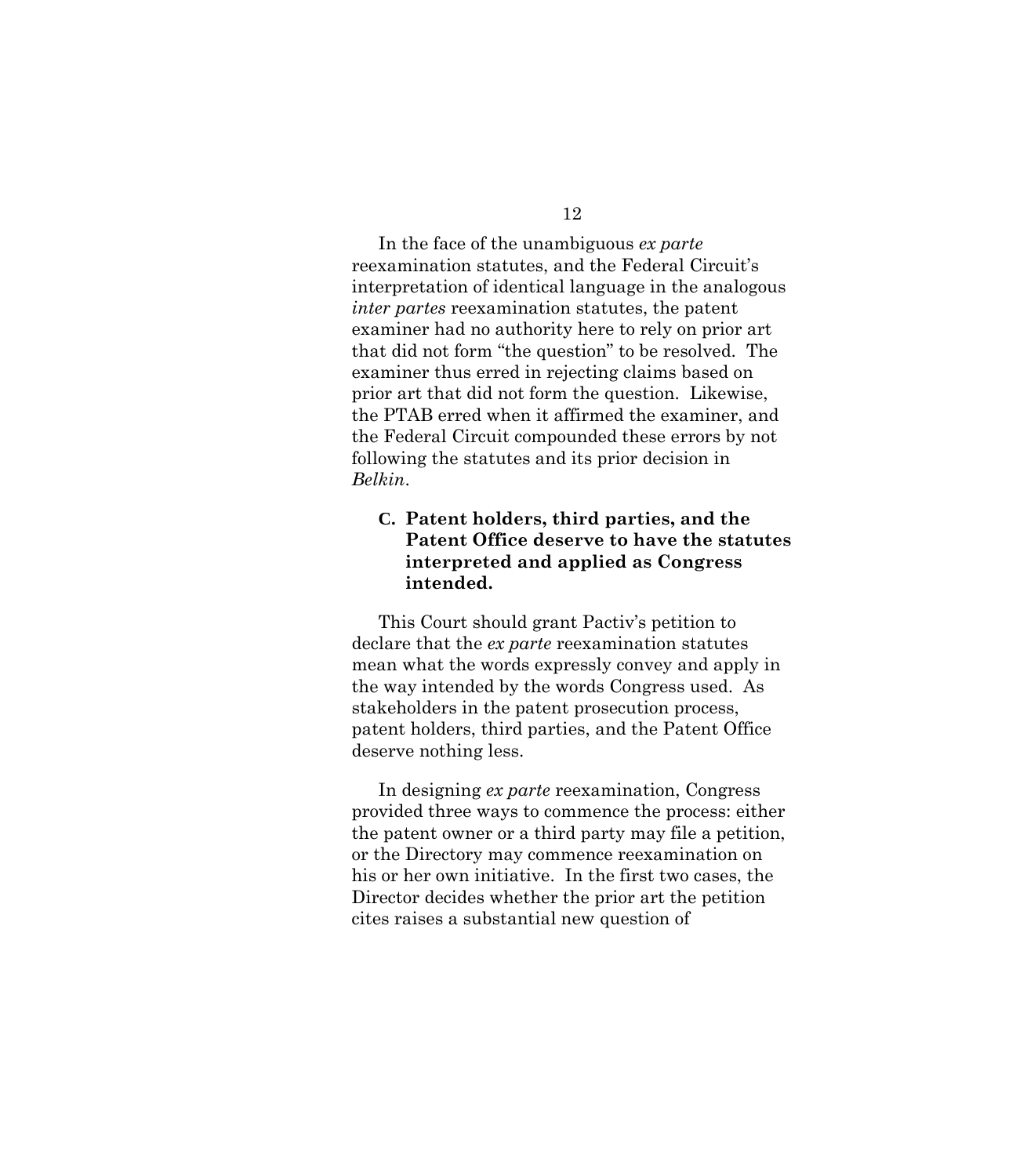patentability and, if so, orders the resolution of the question that such prior art raises. In the third case, the Director's order for reexamination identifies the prior art that forms the question to be resolved.

How to apply the statutes is important to patent holders because, as the first step in the reexamination process, a patent holder has the right to submit a patent owner's statement and claim amendments. In *ex parte* reexaminations commenced by third parties, this enables the patent owner to present its position on how the cited prior art was applied and why it should not render the patent's claims invalid. The patent owner's statement may also help reduce the time needed for the entire proceeding and provide the PTO with the patent owner's view on the cited prior art. When a patent examiner relies on prior art not used to form the question to be resolved in the reexamination, however, the examiner deprives the patent owner of the right and ability to submit a patent owner's statement and effectively blindsides the patent owner with uncited prior art.

How to apply the statutes is equally important to third parties who file *ex parte* reexamination petitions. In those petitions, third parties describe why, in their view, the cited prior art renders the patent's claims unpatentable. If the PTO relies on other prior art instead, the third party has no opportunity to participate and cannot inform the PTO that the petitioner's cited art is perhaps "better"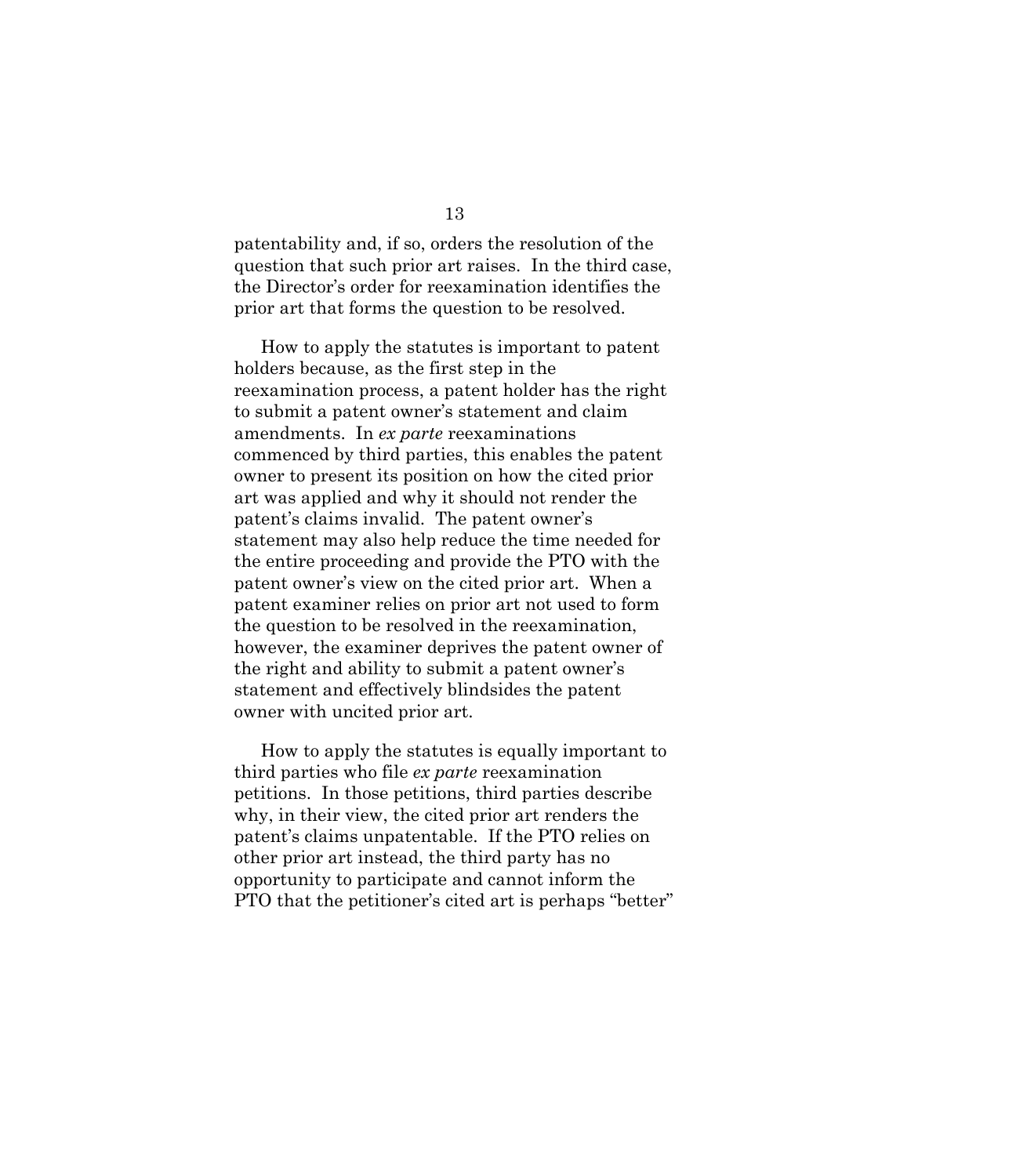than the art the examiner considered, or that the PTO incorrectly understood that art.

Finally, proper application of the statutes is important to the PTO itself. Under the statutes, the Director may *sua sponte* commence a reexamination based on prior art the Director has discovered. Yet the patent owner may still exercise its statutory right to submit a patent owner's statement. The procedure will therefore be guided by the cited prior art and the question to be resolved that arose in light of that prior art.

In all three Congressionally mandated approaches to *ex parte* reexamination, the PTO will use its resources most effectively if the examiner's work is constrained by the art that formed that question to be resolved. If the examiner believes that other non-cited art could affect patentability, the examiner may bring that to the attention of the Director so the Director can independently decide whether to reexamine the claims *sua sponte* on the basis of that art. If so, then the patent owner may not only respond but may also amend the claims.

In short, only by applying the procedure established by Congress do the PTO, the public (third parties), and patent owner's retain their rights and obligations.